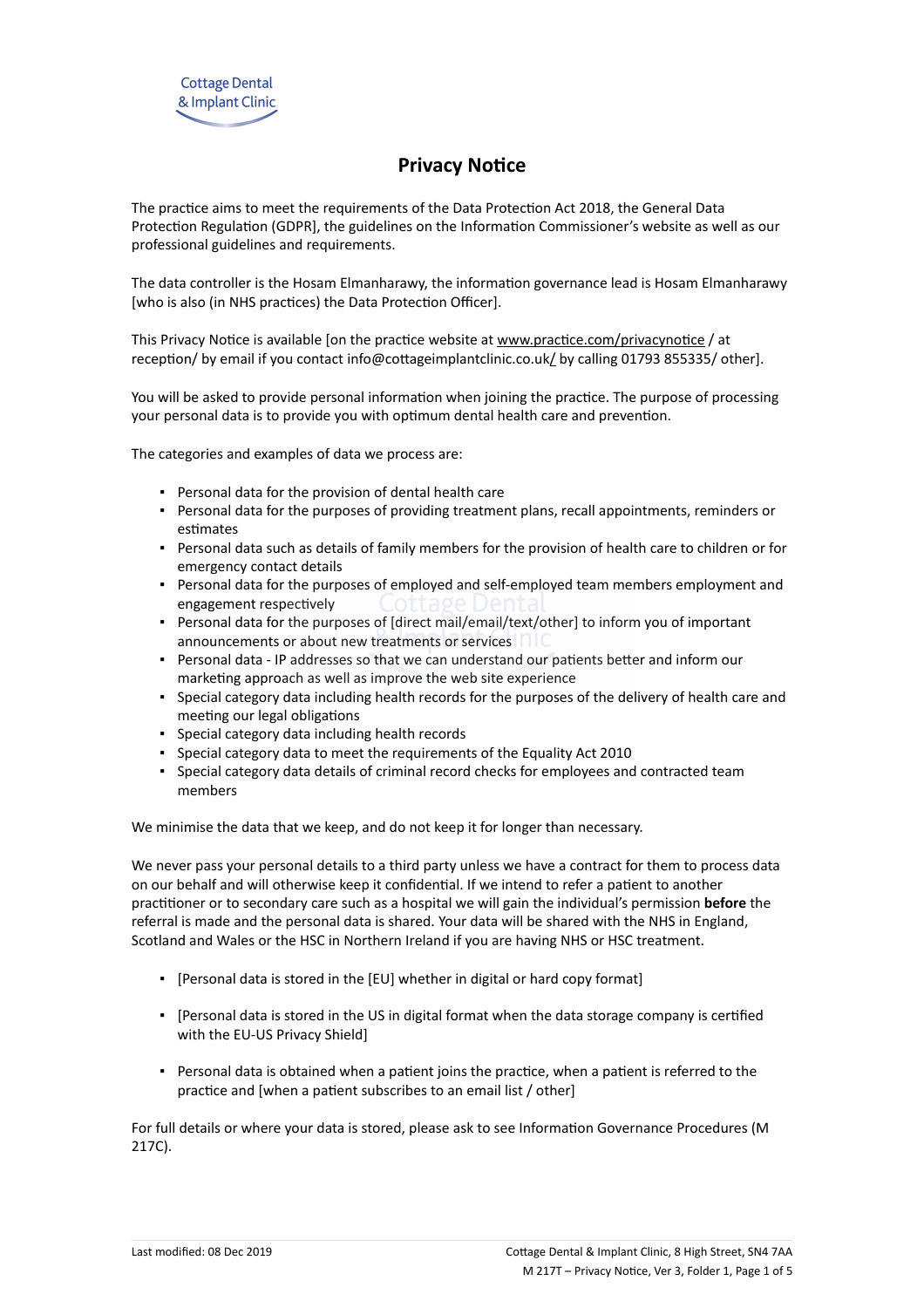

We have established the following lawful bases for processing your data:

Our lawful bases for processing personal data:

- [The legitimate interests of the dental practice
- Processing is necessary for the performance of a contract with the data subject or to take steps to enter into a contract
- Consent of the data subject
- To comply with our legal obligations
- Other]

Our lawful bases for processing special category data:

- [Processing is necessary for health care purposes
- Processing necessary for identifying or keeping under review the existence or absence of equality of opportunity or treatment between groups of people with the view to enabling such equality to be promoted or maintained
- We obtain consent of the data subject to process criminal record checks
- Other]

The reasons we process the data include:

- **To maintain your contemporaneous clinical records**
- To provide you with dental treatment, prevention and oral health advice
- To carry out financial transactions with you
- To carry out financial transactions with you<br>■ [To manage your NHS or HSC dental care treatment]
- To send your personal data to the General Dental Council or other authority as required by law
- To communicate with you as and when required including appointment reminders, treatment plans, estimates and other communications about your treatment or the practice
- To communicate with your next of kin in an emergency
- If a parent or carer to communicate with you about the person you parent or care for
- To refer you to other dentists or doctors and health professionals as required
- To obtain criminal record disclosures for team members
- For debt recovery
- To continually improve the care and service you receive from us

The personal data we process includes:

Your name, address, gender, date of birth, NHS number, medical history, dental history, family medical history, family contact details, marital status financial details for processing payment, your doctor's details and details of treatment at the practice. We may process more sensitive special category data including ethnicity, race, religion, or sexual orientation so that we can meet our obligations under the Equality Act 2010, or for example to modify treatment to suit your religion and to meet NHS or HSC obligations.

The retention period for special data in patient records is a minimum of 10 years and may be longer for complex records or to meet our legal requirements. The retention period for staff records is 6 years. The retention periods for other personal data is 2 years after it was last processed. Details of retention periods are available in the Record Retention (M 215) procedure available from the practice.

We obtain your personal details when you enquire about our care and service, when you join the practice, when you subscribe to our newsletter or register online, when you complete a registration or medical history form and when another practitioner refers you for treatment at our practice. Occasionally patients are referred to us from other official sources such as NHS clinics or hospitals.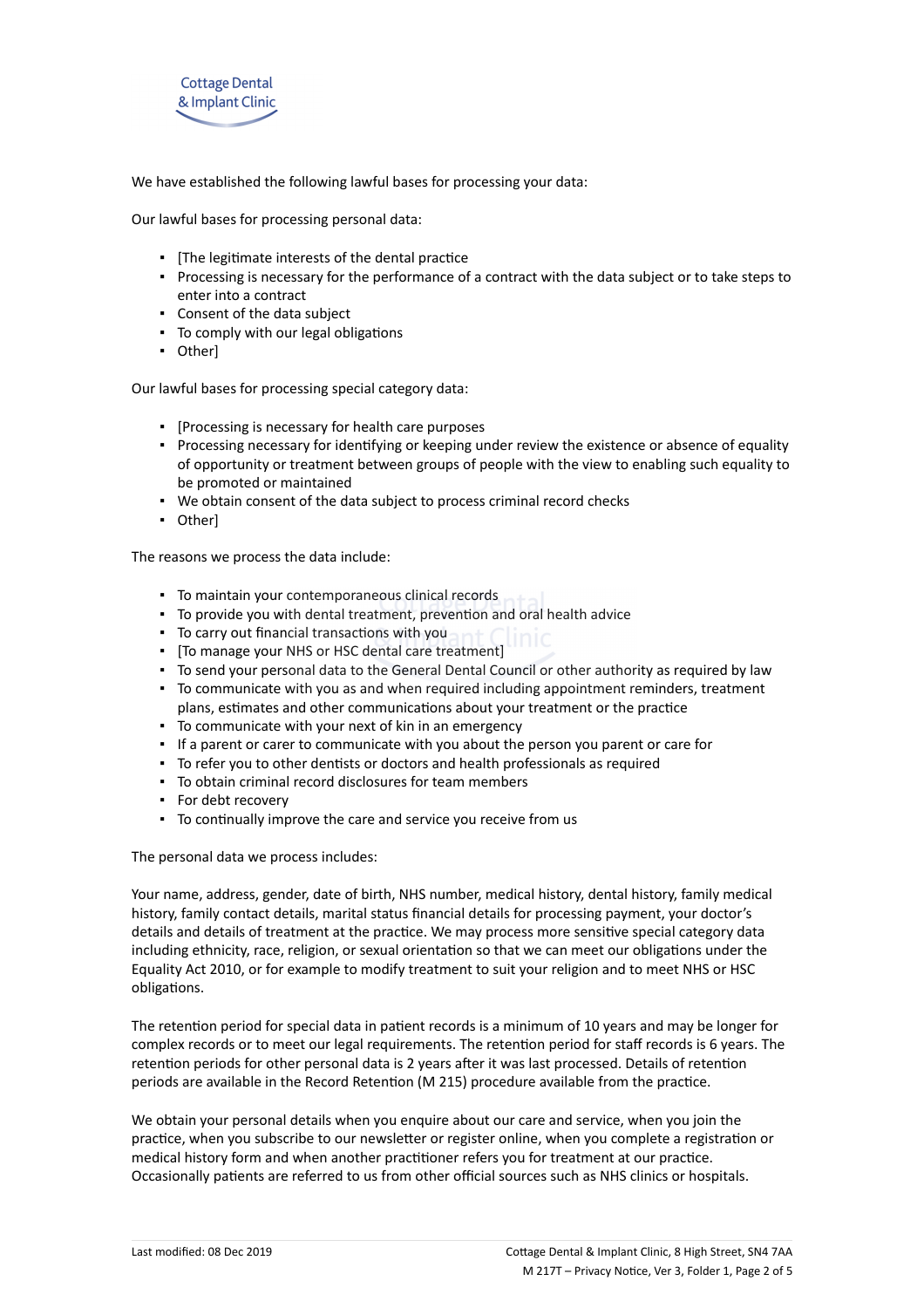

You have the following personal data rights:

- **.** The right to be informed about the collection and use of your personal data
- **•** The right of access  $-$  to have a free copy of your data that we have
- The right to rectification to correct the data we have if it is inaccurate or incomplete
- The right to deletion of your personal data (clinical records must be retained for a certain time period)
- **·** The right to restrict processing of your personal data
- The right to data portability to have your data transferred to someone else
- The right to object to the processing of your personal data
- Rights in relation to automated decision making and profiling

Further details of these rights can be seen in our Information Governance Procedures (M 217C) or at the [Information Commissioner's website](https://ico.org.uk/for-organisations/guide-to-the-general-data-protection-regulation-gdpr/individual-rights/). Here are some practical examples of your rights:

- If you **are** a patient of the practice you have the right to withdraw consent for important notifications, newsletters, surveys or marketing. You can inform us to correct errors in your personal details or withdraw consent from communication methods such as telephone, email or text. You have the right to obtain a free copy of your patient records within one month
- If you are **not** a patient of the practice you have the right to withdraw consent for processing personal data, to have a free copy of it within one month, to correct errors in it or to ask us to delete it. You can also withdraw consent from communication methods such as telephone, email or text

We have carried out a Privacy Impact Assessment (M 217Q) and you can request a copy from the details below. The details of how we ensure security of personal data is in our Security Risk Assessment (M 217M) and Information Governance Procedures (M 217C).

### **Comments, suggestions and complaints**

Please contact the IG Lead at the practice for a comment, suggestion or a complaint about your data processing at info@cottageimplantclinic.co.uk, or 01793 855335 or by writing to or visiting the practice at 8 High Street, Wootten Bassett, Swindon, SN4 7AA. We take complaints very seriously.

If you are unhappy with our response or if you need any advice you should contact the Information Commissioner's Office (ICO). Their telephone number is 0303 123 1113, you can also [chat online with an](https://ico.org.uk/global/contact-us/live-chat/) [advisor.](https://ico.org.uk/global/contact-us/live-chat/) The ICO can investigate your claim and take action against anyone who's misused personal data. You can also visit their website for information on [how to make a data protection complaint.](http://www.ico.org.uk/complaints)

### **Related practice procedures**

You can also use these contact details to request copies of the following practice policies or procedures:

- Data Protection and Information Security Policy (M 233-DPT), Consent Policy (M 233-CNS)
- Privacy Impact Assessment (M 217Q), Information Governance Procedures (M 217C), Record Retention (M 215)

If you have an enquiry or a request please contact the Information Governance Lead Hosam Elmanharawy Cottage Dental & Implant Clinic, 8 High Street, Wootten Bassett, Swindon, SN4 7AA, Email: info@cottageimplantclinic.co.uk, Phone: 01793 855335.

Thank you.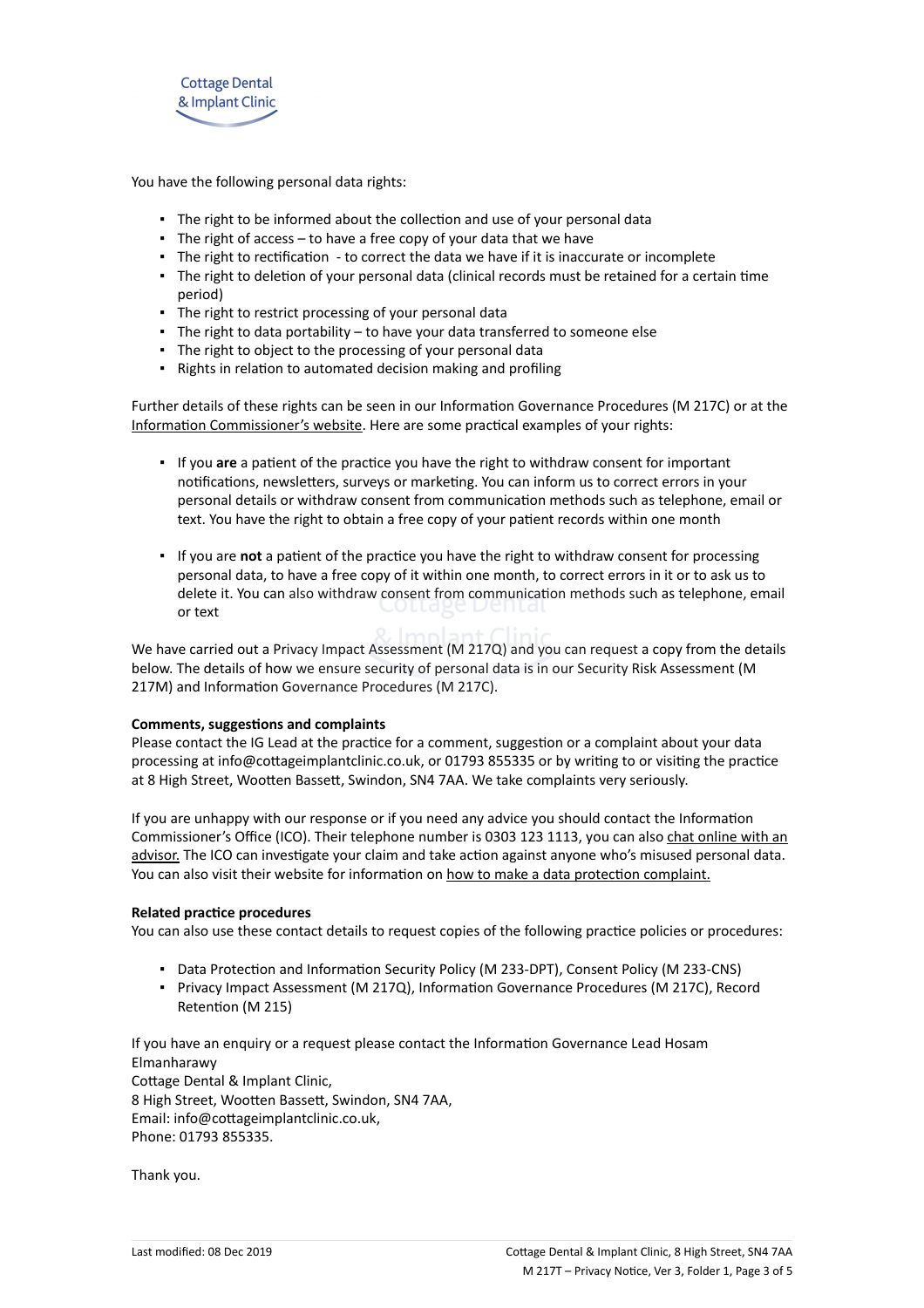

# **Data Opt-Out Policy (England)**

## **How the NHS and care services use your information**

Cottage Dental & Implant Clinic is one of many organisations working in the health and care system to improve care for patients and the public. Whenever you use a health or care service, such as attending Accident & Emergency or using Community Care services, important information about you is collected in a patient record for that service. Collecting this information helps to ensure you get the best possible care and treatment. The information collected about you when you use these services can also be used and provided to other organisations for purposes beyond your individual care, for instance to help with:

- Improving the quality and standards of care provided
- Research into the development of new treatments
- Preventing illness and diseases
- Monitoring safety
- Planning services

This may only take place when there is a clear legal basis to use this information. All these uses help to provide better health and care for you, your family and future generations. Confidential patient information about your health and care is **only used** like this where allowed by law.

Most of the time, anonymised data is used for research and planning so that you cannot be identified in which case your confidential patient information isn't needed.

You have a choice about whether you want your confidential patient information to be used in this way. If you are happy with this use of information you do not need to do anything. If you do choose to opt out your confidential patient information will still be used to support your individual care. To find out more or to register your choice to opt out, please visit [www.nhs.uk/your-nhs-data-matters](http://www.nhs.uk/your-nhs-data-matters). On this web page you will:

- See what is meant by confidential patient information
- Find examples of when confidential patient information is used for individual care and examples of when it is used for purposes beyond individual care
- Find out more about the benefits of sharing data
- Understand more about who uses the data
- Find out how your data is protected
- Be able to access the system to view, set or change your opt-out setting
- Find the contact telephone number if you want to know any more or to set/change your opt-out by phone
- See the situations where the opt-out will not apply

You can also find out more about how patient information is used at:

[https://www.hra.nhs.uk/information-about-patients/](https://www.hra.nhs.uk/information-about-patients/%20) (which covers health and care research); and <https://understandingpatientdata.org.uk/what-you-need-know> (which covers how and why patient information is used, the safeguards and how decisions are made)

You can change your mind about your choice at any time.